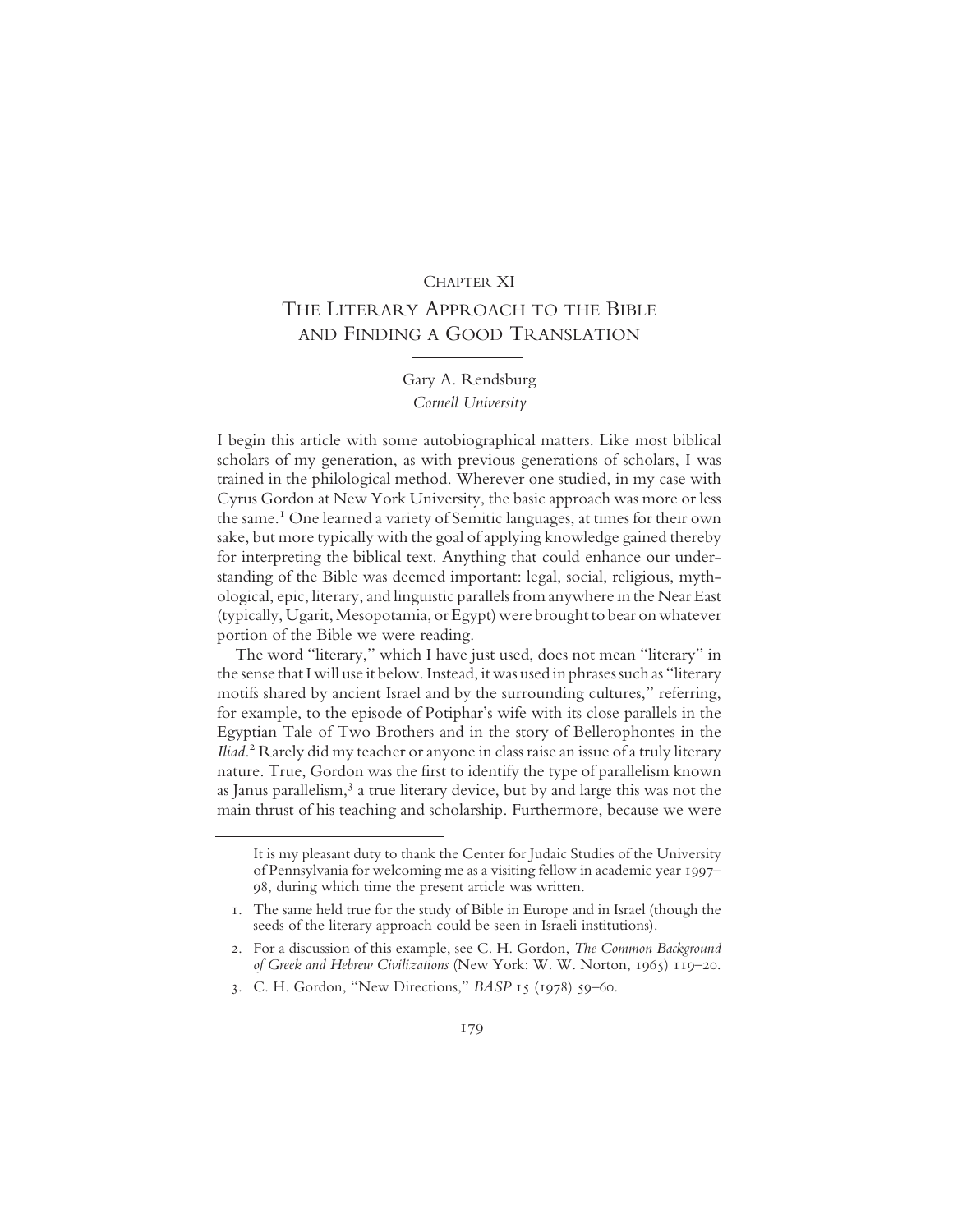#### Gary A. Rendsburg 180

graduate students reading the text in the original Hebrew, rarely was there any interest in how a particular English translation rendered the text.

At the same time, however, I came to know Harry Orlinsky very well. Gordon and Orlinsky both had been students of Max Margolis, and thus had a long relationship dating back to the 1930s. Gordon encouraged me to seek out Orlinsky, which I did. I came to know him slightly from my treks to Hebrew Union College in order to use its library. Halfway through my graduate career, however, HUC relocated to its new quarters adjoining the New York University campus, and thenceforth I had regular contact with Orlinsky. We would meet at HUC, chat, and have tea together. I read all his publications and from him I learned a tremendous amount about Bible, Masorah, translation, and other matters. So, although Orlinsky was never my formal teacher, I am happy to count him as one of the people who influenced me in my studies.

I graduated from NYU in 1980 and off I went to start my teaching career, first for six years at Canisius College in Buffalo, and now for fifteen years at Cornell. Because I was teaching undergraduate students, naturally I needed an English translation for the courses. It was natural for me to choose the new Jewish Publication Society version. First, it was new and fresh. Second, it was the only translation that did not reflect the Christian Bible, that is, with the New Testament appended, and with the books in a different order, including the presence of Daniel among the prophets. This is an important issue for me, because I want my students to understand that the Tanakh is a product of Judaism and not of Christianity. And third, I had come to know the workings of the project intimately through my discussions with Orlinsky, its editor-inchief, and I was convinced of its merits. This translation served me well. It put in the students' hands a very readable English text that captured the essence of the biblical message. My classes were filled with digests of the kind of material that I had learned as a graduate student. I could teach parallels between the Bible and the Gilgamesh epic, the Nuzi tablets, Hammurapi's code, and so on through this excellent English translation. I could teach the history of ancient Israel through this text and the message of the prophets came through with great clarity. Once the students overcame the shock of a Bible without the archaic "Biblical English" that they were accustomed to read, everything went smoothly.

Things changed, however, with the development of the literary approach to Bible. Soon after arriving at Canisius, I began to read the works of colleagues who were paving new ground in biblical studies. Here I mention Adele Berlin of the University of Maryland, along with Meir Sternberg in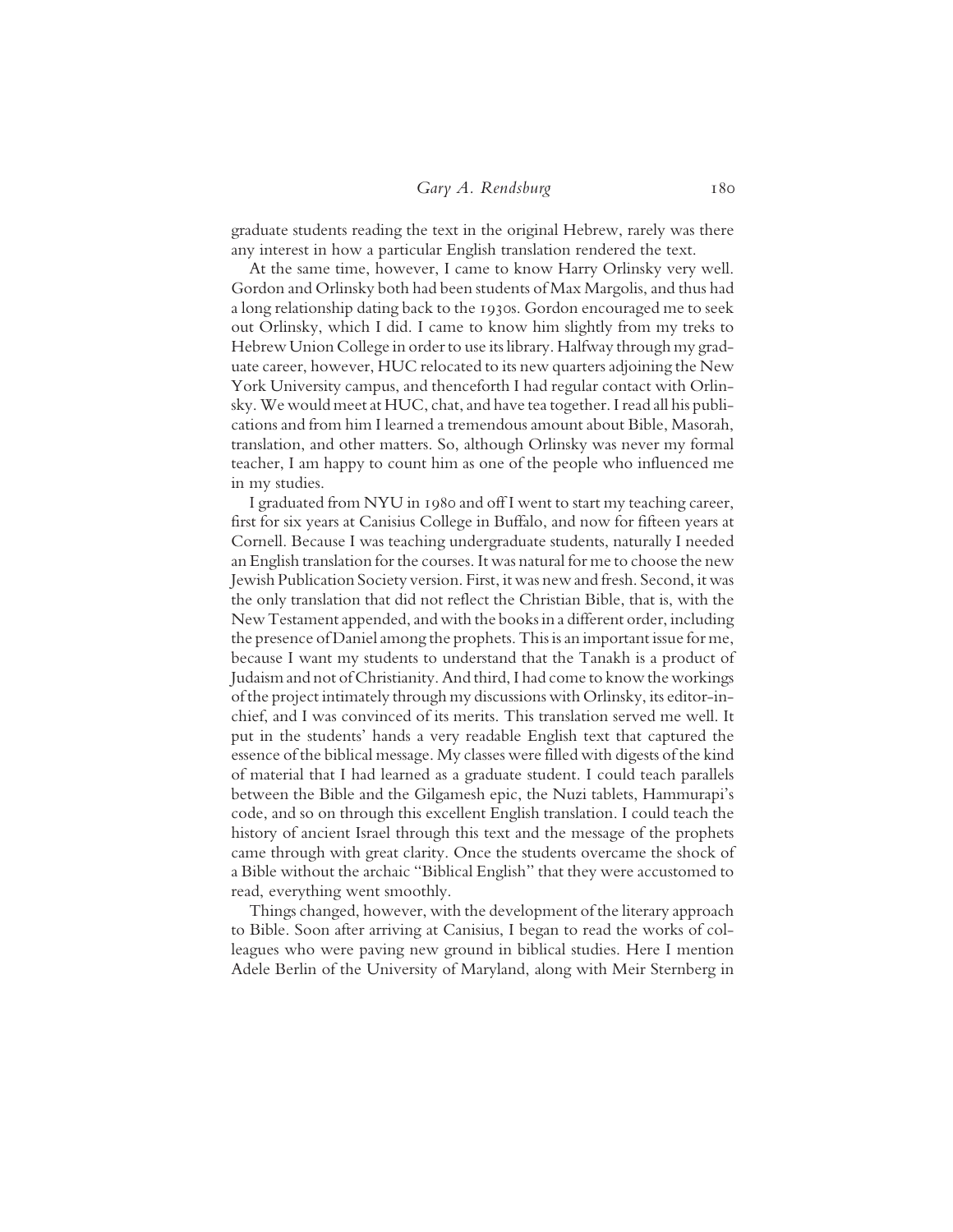Israel, and Robert Alter in Berkeley.<sup>4</sup> I had been an English major as an undergraduate, so I was ripe for this approach to the Bible. After the hiatus of my graduate student years and first few years of teaching, the love of literature qua literature was kindled anew in me. I rushed to share this new approach with my students, both insights that I learned from colleagues and my own discoveries.

But there was a problem. As everyone knows, the literary approach pays close attention to the specific wording of the story, but the NJPS often takes a different route and does not allow the English reader to see the workings of the Hebrew text.

Let me illustrate using one of Orlinsky's classic witticisms. Gen 24:10 reads יוקח העבר עשרה גמלים מגמלי אדניו וילך וכל שוב אדניו בידו "the servant took ten camels from among the camels of his master, and he went, and all the bounty of his master "בידו." In Orlinsky's words: the only way that Abraham's servant could have taken ten camels "in his hand" would be if he had been carrying half a pack of unfiltered cigarettes! Obviously, the word means "with him," and that is how the NJPS translates the text, "taking with him all the bounty of his master," in true idiomatic fashion in accord with the overriding principle of the version that Orlinsky himself so eloquently defended.<sup>5</sup> But here is the point: upon closer inspection we realize that the word dy ("hand") is a Leitwort in our story. The servant places his hand under Abraham's thigh (v. 9, the immediately preceding verse), Rebekah lowers her jug על ידה ("upon her hand," v. 18), the servant places jewelry על ידה ("on her hands," v. 22), and Laban later sees the jewelry על ידי אחתו ("on the hands of his sister," v. 30). In light of these usages, it is clear that the author chose wdyb in v. 10 for additional literary effect, especially when one considers that other prepositions could have been utilized, namely, either אחו ס עמו simpler words for "with him."<sup>6</sup> Accordingly, if I use this example to demonstrate the issue of Leitwort to my students, I must first "correct" the NJPS trans-

<sup>4.</sup> I cite here the best-known works of these three scholars: A. Berlin, Poetics and Interpretation of Biblical Narrative (Sheffield: Almond Press, 1983); M. Sternberg, The Poetics of Biblical Narrative: Ideological Literature and the Drama of Reading (Bloomington: Indiana University Press, 1985); and R. Alter, *The Art of Biblical* Narrative (New York: Basic Books, 1981).

<sup>5.</sup> See H. M. Orlinsky, Essays in Biblical Culture and Bible Translation (New York: Ktav, 1974).

<sup>6.</sup> For the use of  $\mathfrak{w}$  in similar contexts, see Gen 31:23, 48:1, Exod 13:19, 14:6. For the use of היקה after the verb יוקה, see Gen 22:3 (though see also the discussion in the next paragraph).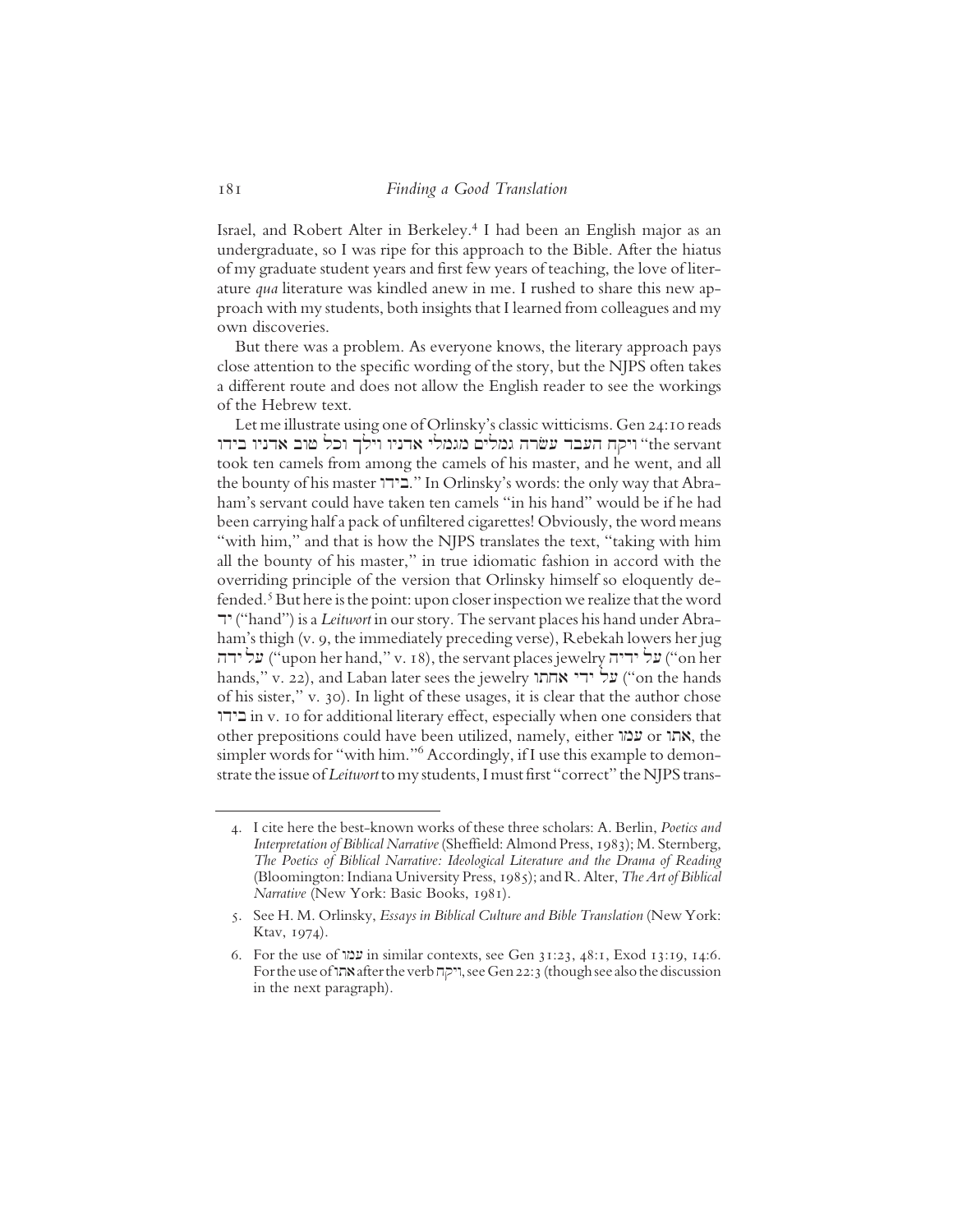lation for them. But by the time I do this, I am one step in the hole, and some of the wind in my sails already has gone out.

The same problem arises in Genesis 22. The story uses simple language to express Abraham's first act of taking, in v. 3: ויקח את שני נעריו אתו ואת יצחק wnb "Abraham took his two servants with him, and Isaac his son," and the NJPS appropriately uses "with him" to render אתו. But when the author wants the reader to focus on Abraham's hand in v. 6, he writes ויקח בידו את המאכלת<br>המאכלת ("he took in his hand the fire and the knife"), using the form ישלה) in anticipation of the crucial phrases in v. 10, וישלח את המאכלת לשחט את בנו "Abraham sent forth his hand and he took the knife, to slaughter his son," and in v. 12, אל תשלח ידך אל ronh "do not send forth your hand to the boy." But once more the NJPS translation does not allow the English reader to follow this point, rendering v. 6 as "He himself took the fire and the knife,"7 v. 10 as "And Abraham picked up the knife to slay his son," and v. 12 as "Do not raise your hand against the boy." In other words, only in the third of these passages does the word "hand" appear, with circumlocutions in the first two eradicating the presence of "hand." Again, in the classroom, I am required to do much explaining before I can present this fine literary technique to my students.

To use another example: As numerous scholars have noted, women play a major role in the early life of Moses as described in Exodus  $I-2$ . In fact, it is clear that Moses owes his very existence to the active intervention of women. I can show this to my students quite easily using the Jewish Publication Society translation. But when I want to show them the more precise point, that the word בת ("daughter") serves as a *Leitwort* in these stories, I run into trouble once more. Pharaoh's twice-repeated decree, of course, is to kill every  $\Xi$  ("son") but to let every  $\Xi$  ("daughter") live (Exod 1:16, 22). But the NJPS does not render בת as "daughter" in these two verses; instead it utilizes the word "girl," a translation that fits the context and is smooth idiomatic English, but that does not capture the true sense of the Hebrew text.

Immediately after the second royal pronouncement, we read יולך איש (Exod 2:1), which I would render "A man from the house of Levi went and took a daughter of Levi," but which the NJPS renders "A certain man of the house of Levi went and married a Levite woman," again in fine idiomatic English but once more omitting any suggestion of the word "daughter." So here we have the word  $\Box$  used already three times in the story, twice in the mouth of the Pharaoh and now once by the

<sup>7.</sup> Reading with the footnote "Lit. 'fire'"; the main text has "firestone."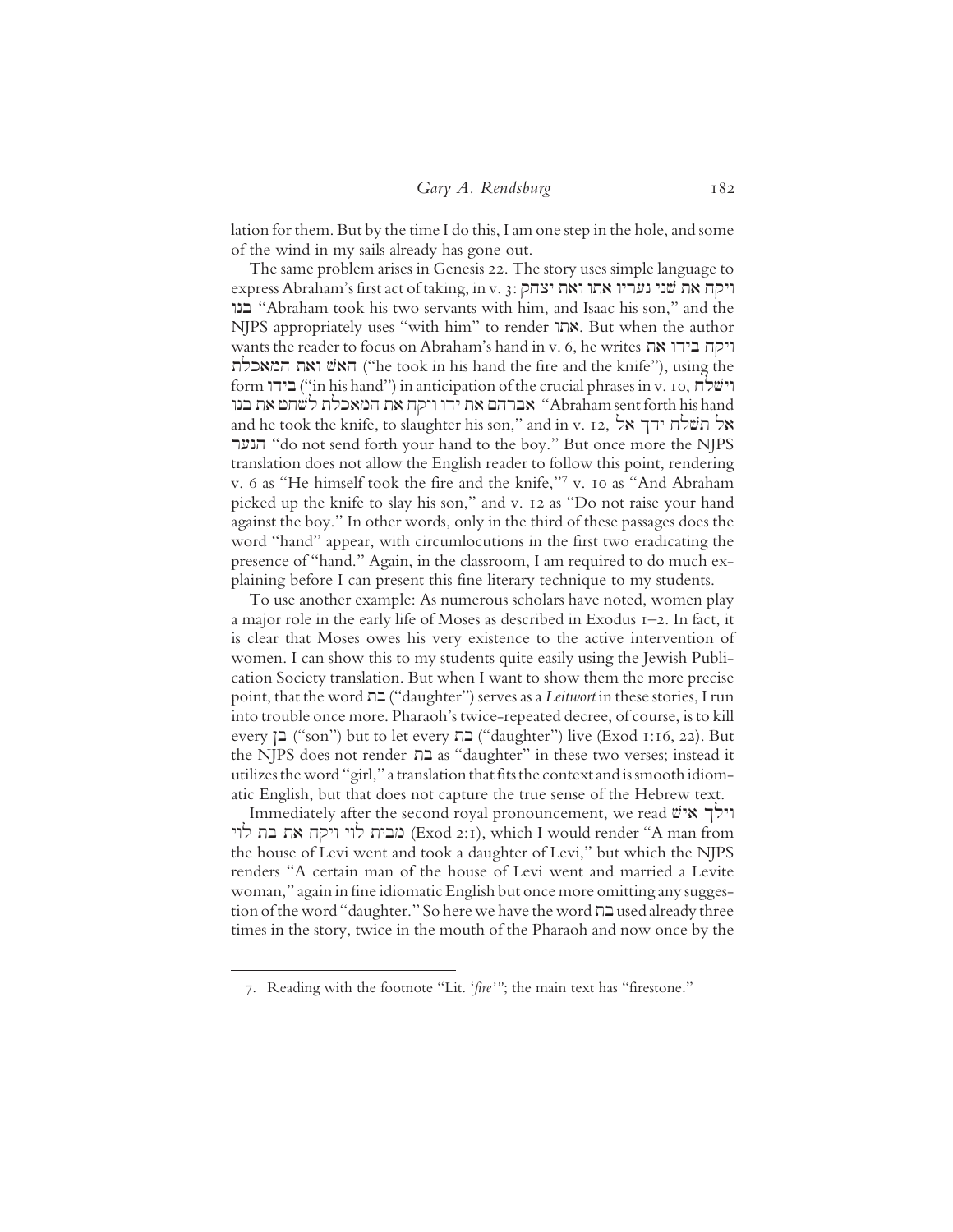narrator to describe the mother of Moses. But I cannot show this to my students in order to illustrate the literary issue at hand. I am well aware of the method involved in the NJPS, namely the desire to have the text read as idiomatic English. Ours is a language in which we are taught not to repeat the same word again and again, but rather to vary our vocabulary, so I can explain to my students what has happened in the translation process. But for my purposes, for teaching these literary issues to my students, the NJPS, for all its excellence, often falls short.

Returning to the biblical text, in the next paragraph we have the expres $s$ בת פרעה ("daughter of Pharaoh") used five times (vv. 5, 7, 8, 9, 10), which the NJPS renders as such (actually in the first instance as "daughter of Pharaoh," afterwards as "Pharaoh's daughter"). Here I can show my students the use of "daughter," even in our English text, but again I have had to work out of a hole to demonstrate to them how "daughter" appears earlier in the story in key places. And the same is true when the "daughters" of Reuel make their appearance on the scene in Exod 2:16–22, where the plural  $\alpha$ כנות occurs twice (vv. 16, 20) and the singular  $\Box$  ("his daughter") occurs once (v. 21), all correctly noted by the NJPS. But the main point is, without "daughter" at the crucial stages in the beginning of the story in our English version, the English reader is not ready to see the word "daughter(s)" operating later in the story.

In addition, because I am interested in alliteration in Hebrew prose, <sup>8</sup> I often take the time to point this feature out to my students, even in a survey course where the Bible is read in English. In the present instance, I note the problematic word Mytb "houses, households" in Exod 1:21, as the reward that God grants to the midwives. Whatever it might mean in this context, clearly the author has selected this word to create the sound play with the Leitwort  $\Box$  ("daughter"). I do not expect an English translation to be able to render such alliterations in the Hebrew text.<sup>9</sup> However, I can rely on the basic

<sup>8.</sup> I am preparing a monograph on this subject at present.

<sup>9.</sup> On the other hand, an effort in this direction might yield felicitous results. My colleague Frederick Ahl has managed to transfer a number of wordplays in Greek and Latin texts into his English translations. See, e.g., F. M. Ahl, Seneca: Three Tragedies (Ithaca, N.Y.: Cornell University Press, 1986), and his general treatment in F. M. Ahl, Metaformations: Soundplay and Wordplay in Ovid and Other Classical Poets (Ithaca, N.Y.: Cornell University Press, 1985). This suggests that translators of the Bible might wish to exert more effort in this direction when rendering Hebrew alliterations. Everett Fox (The Five Books of Moses [The Schocken Bible, vol. 1; New York: Schocken, 1995]) has managed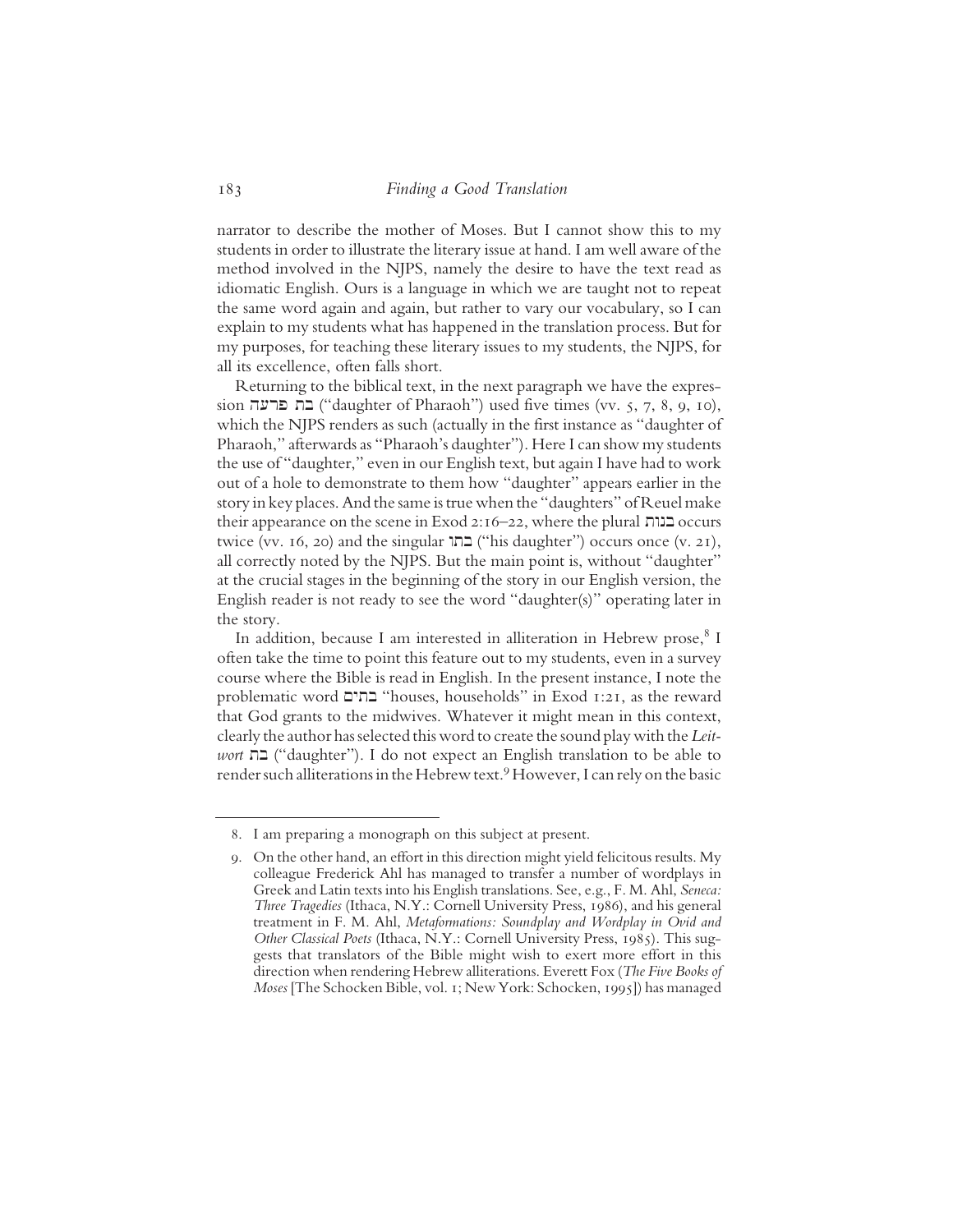Hebrew knowledge of many of my students, who certainly would know the words בתים, and thus would be able to grasp the point here, but first they need to know that "girl" in Exod 1:16, 22 is actually "daughter" or  $n=$ , at which point they can understand the presence of  $\Box$ in v. 21.<sup>10</sup> Again, the NJPS is one step removed from my students' realization of this point.

Once I have shown my students how this Leitwort operates, I next ask them if there are any words or phrases in Exodus 1–2 that echo material that we have read previously in Genesis. Almost always someone is able to provide an answer to my query, pointing correctly to the creation account, but again the full extent of the similarities between the beginning of Exodus and the beginning of Genesis cannot be seen simply by reading the English text of the NJPS.

Exod 1:7 reads: ובני ישראל פרו וישרצו וירבו ויעצמו במאד מאד ותמלא הארץ אתם, which the NJPS renders "But the Israelites were fertile and prolific; they multiplied and increased very greatly, so that the land was filled with them," echoing God's words to the first human couple in Gen 1:28, Xrah ta walmw wbrw wrp ("Be fertile and increase, fill the earth"). So my students can see the connection in general terms, though even here we may note that in the one passage  $\gamma \rightarrow \kappa$  is translated as "land" and in the other as "earth." But the main point works nonetheless.<sup>11</sup>

However, note what happens to the expression כי מוב, used repeatedly in Genesis 1 and again in Exod 2:2: הרא אתו כי שוב הוא , rendered in the NJPS as "and when she saw how beautiful he was." The expression is turned into a dependent clause, even though it should be read as an independent clause, as in Genesis 1; the syntax of בי מוב is not duplicated in the two texts as trans-

to do this on occasion; see, for example, his translation of Gen 15:2, יבן משל, אליעזר <br/>as "and the Son Domestic of My House is Damascan Eliezer" (p.  $65$ , with the accompanying footnote: "The translation here reflects the play on sound"). One also should note Jerome's rendering of Gen 22:2 where the alliteration of ההרים "the mountains" and "מבו "I will tell/show" (both of which, in turn, evoke the sounds of אברהם "Abraham") is captured with "montium" and "monstravero" respectively (as pointed out to me by Fred Ahl).

<sup>10.</sup> Similarly, the expression בית לוי in Exod 2:1 may have been invoked by the author to further the alliteration. The phrase is used twice elsewhere in the Bible, in Num 17:23 and in Zech 12:13.

<sup>11.</sup> However, note that the verbs do not correspond exactly. In the Genesis passage the root רבה is rendered "increase"; in the Exodus passage the same root is rendered "multiplied" and "increased" is used for ויעצמו. But the English reader can see the connection nonetheless.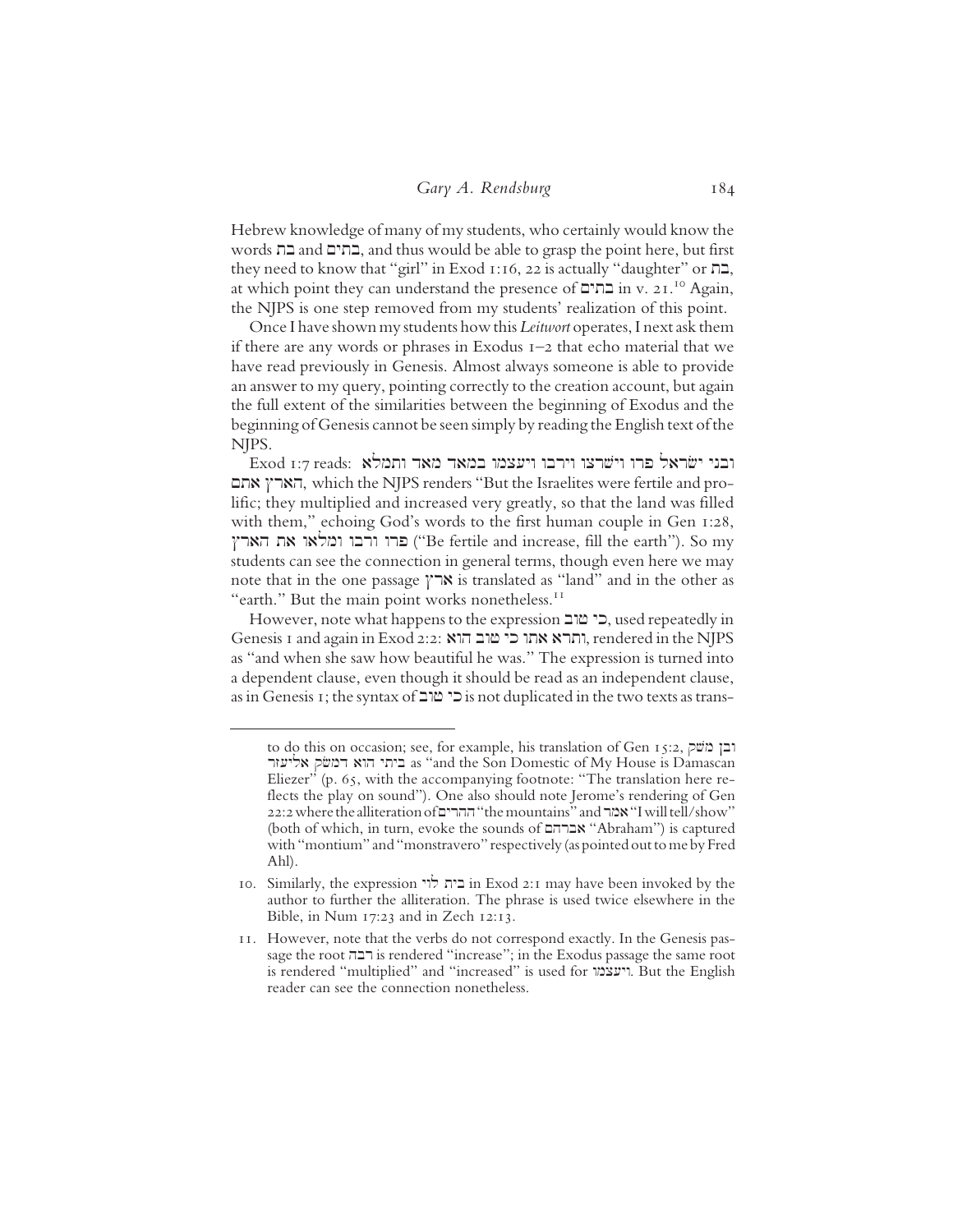lated; and, of course, bwf is rendered "good" consistently in Genesis 1 but "beautiful" in Exodus 2. So once more I need to stop my presentation of the material in class to inform the students that the phrase is the same. Further $m$ ore, not surprisingly, the word  $n \in \mathbb{Z}$  is not rendered similarly in its only two biblical occurrences: Noah's חבה is "ark," but Moses' n

I want the students to know the main point that the author is making: the two most important events in the history of the world are the creation of the world and the creation of the people of Israel, and thus the language of Exodus 1–2 echoes the language of the early chapters in Genesis. But I have a lot of explaining to do before I can get to this point, an extremely important one in any course on Bible, at any level, introductory or advanced.

By this point, one may rightly ask, why don't I simply switch translations and use something more suitable to my needs? The answer is that almost all Bible translations suffer from the problems presented above. The RSV, for example, does translate more literally, rendering each בת as "daughter" but at Exod 2:2 reads "and when she saw that he was a goodly child," introducing the word "child" into the English text and changing, albeit ever so slightly, the "good" of Genesis 1 to "goodly" in the Moses birth story. Furthermore, as noted above, all other translations reflect the Christian contents and organization of the Bible.

Now, of course, there is another option, namely, Everett Fox's translation.12 Here, for sure, we have an English text that both reflects the Jewish Bible and serves my literary needs. To use one example considered above, Fox renders each tb as "daughter," and also includes a brief remark about the importance of this word in the narrative.<sup>13</sup> Furthermore, he includes a note about כי  $\frac{m}{2}$ in Exod 2:2 as the echo of the same phrase in Genesis 1, and another note about the significance of חבה in its two biblical usages.<sup>14</sup>

In theory, this volume should serve as the textbook for my course, but then another problem arises. Fox's work covers only the Torah, and obviously my students, especially in a survey course, require the entire Tanakh in their hands, not just the first five books. Furthermore, notwithstanding my tremendous admiration for Fox's achievement—and I have recommended his book to numerous people since its appearance—even with his translation I find that not all the literary nuances of the Hebrew text are captured in the English.

<sup>12.</sup> The work is cited above, with full bibliographic details, in note 9.

<sup>13.</sup> Fox, The Five Books of Moses, 260.

<sup>14.</sup> Ibid., 263.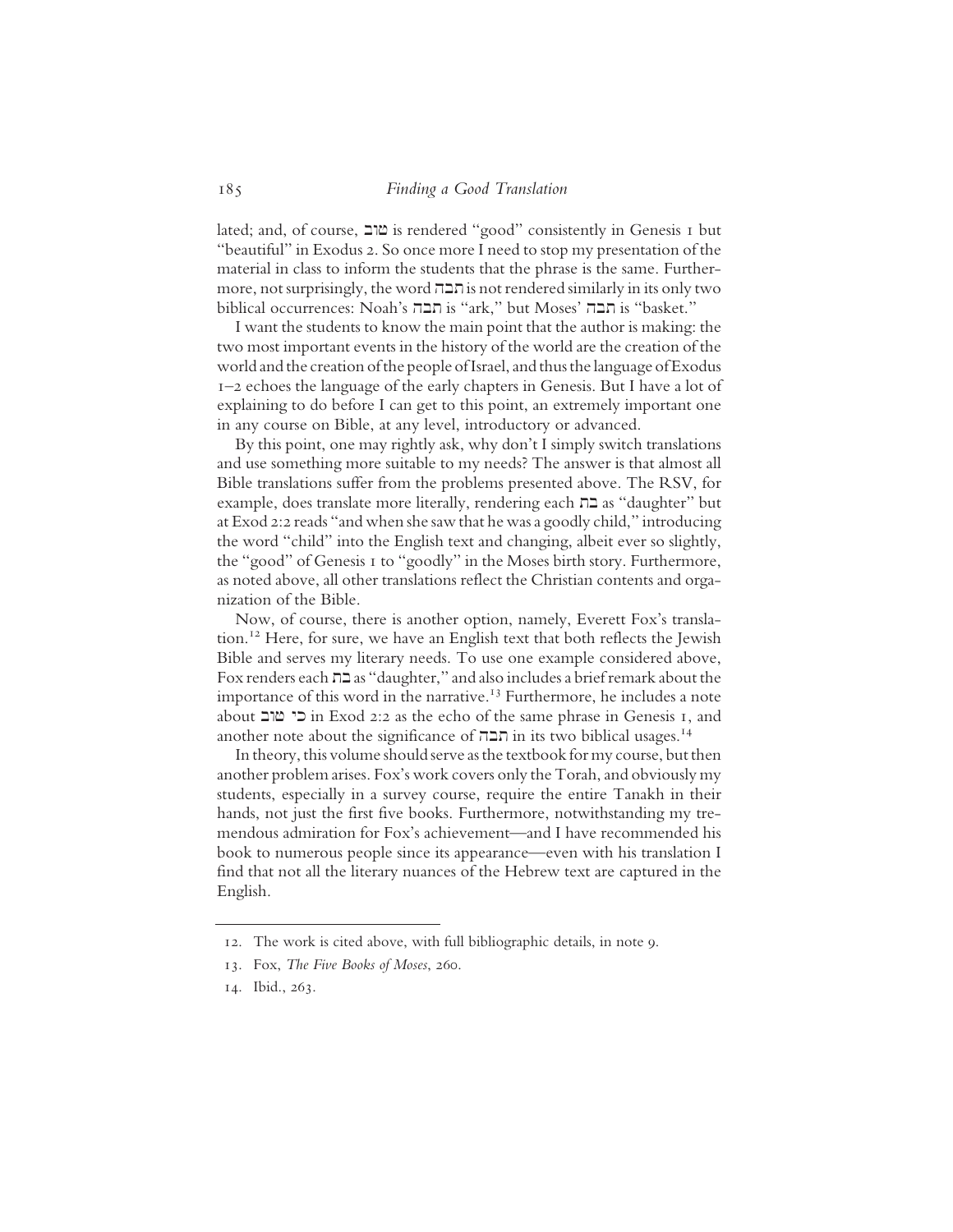#### Gary A. Rendsburg 186

In a recent article, I presented seven examples in the Bible of confused syntax as an intentional literary device to show the confusion of the moment or the quandary in the mind of a particular character;<sup>15</sup> in short, form follows content. Among these passages is the following. Upon discovering that Joseph was missing from the pit, Reuben returns to his brothers and says הילד איננו ואני אנה אני בא "the child is not, and I, to where shall I come?" (Gen 37:30). I emphasize the final word in the phrase,  $\mathbb{Z}$ , and my English rendering thereof, "come." Neither Fox nor any other modern translation (in any language) that I have checked renders the word in this fashion—they typically use "go"—but "come," of course, is the plain meaning of  $\aleph 2$ . The reason why translators do not render  $\aleph 2$  as "come" in this instance, but instead are compelled to use "go," is clear. As Leo Depuydt noted in a study of Hebrew and Egyptian words of movement, "In questions asking for the destination to which a person is moving, the verb 'to go' is compulsory, because using 'to come' equals assuming that the destination is already known, namely the speaker (or hearer). So, we do not say 'Where are you coming?', but rather: 'Where are you going?'"16 Depuydt further noted, correctly and not surprisingly, that Gen  $37:30$  "is the only case where  $\pi$ אנה goes together with  $\Xi$ , against 11 examples with הלך."<sup>17</sup> In my view, we are to explain this peculiarity in the text, with confused—or in this case, impossible—syntax, $18$  as the author's attempt to portray the bewildered and confused Reuben. Poor Reuben, with no knowledge of what has become of Joseph and in a fretful state, can barely speak. His twofold use of the word yna is one indication of this (though even this is not replicated in many English translations<sup>19</sup>), and an even more glaring indication is the phrase **AU אנה אני בא**, the product of a confused mind. If I want to demonstrate this fine literary

<sup>15.</sup> See G. A. Rendsburg, "Confused Language as a Deliberate Literary Device in Biblical Hebrew Narrative," Journal of Hebrew Scriptures 2 (1998–99), on the Web at http://www.arts.ualberta.ca/JHS/.

<sup>16.</sup> L. Depuydt, "On the Notion of Movement in Egypto-Coptic and Biblical Hebrew," in Pharaonic Egypt: The Bible and Christianity (ed. S. Israelit-Groll; Jerusalem: Magnes, 1985) 37.

<sup>17.</sup> Depuydt, "Notion of Movement," 37.

<sup>18.</sup> I fully recognize that words for "come" and "go" do not correspond in all cases in all languages. There may be instances of Klh in which "come" is the desired English equivalent and there may be instances of  $x \equiv$  in which "go" is the desired English equivalent. But Depuydt is correct in this case, since with אנה the only "correct" option is הלך and the use of  $\mathbb{R}$ בוא creates confused syntax.

<sup>19.</sup> Thus, for example, REB, NJB, and NIV.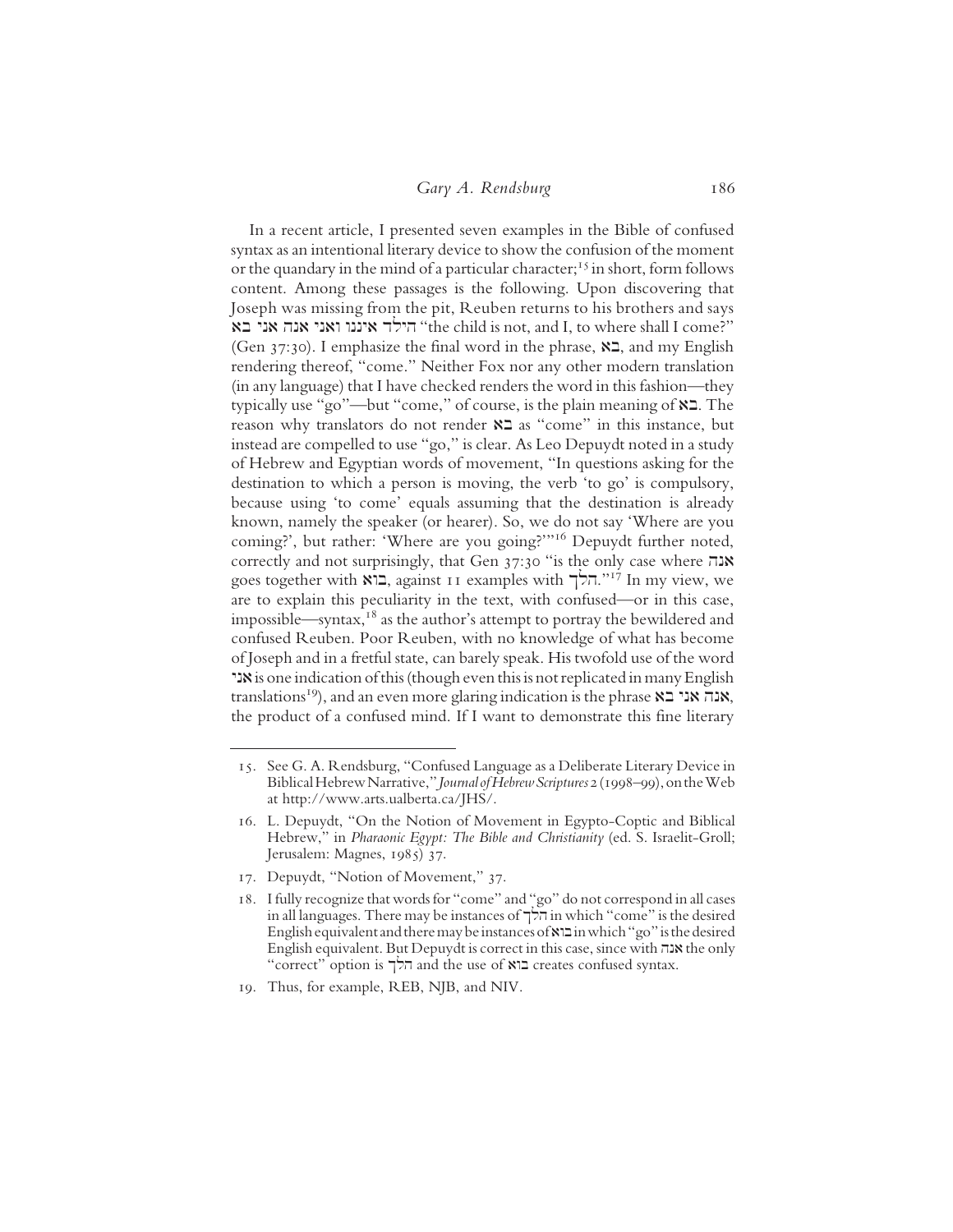point to my students, not even Fox will serve me here because he, similar to everyone else, renders the phrase "where am I to go?"

I now raise a new topic. During the past several years I have begun to read more and more about discourse analysis or text linguistics, with the goal of understanding more about the workings of the biblical text beyond the level of sentence syntax. The most important thing that I, along with others who have ventured into this brave new world, have learned from discourse analysis is to pay more attention to verbal usage within narrative. As an illustration, I call attention to 1 Sam 17:38, where we read how Saul dressed David with his armor: וילבש אתו שריון. his armor: וילבש אתו הילבש את This passage is rendered uniformly as a series of consecutive acts, as in the NJPS: "Saul clothed David in his own garment; he placed a bronze helmet on his head and clothed him in a breastplate."20 But if we take a closer look at the verbs, we note that only the first and the third are in the wayyiqtol form and that the second of them is in the wĕqātal form. Two recent studies from the field of discourse analysis, one by R. E. Longacre and one by C. H. J. van der Merwe, have isolated this passage as among the most difficult nuts to crack, with neither able to supply an answer to the problem of why ונתן (instead of the expected (יהן) is used here.<sup>21</sup> The lack of a solution notwithstanding, I am indebted to these studies, and to the entire enterprise of discourse analysis, because it has sensitized me to the issue of verbal usage, and thus I feel that I have benefited as a reader of the Bible.

Ever ready to explain a linguistic peculiarity as the conscious product of an ancient Israelite literary mind, I here propose that we interpret 1 Sam 17:38 along the following lines. While considering this passage, it occurred to me that most likely the order of donning armor was first the מדים, or body-suit, then the קובע, or breastplate, and finally the קובע, or helmet.<sup>22</sup> I checked

<sup>20.</sup> Reading the last part of the verse with the footnote; the main text reads "and fastened a breastplate on him."

<sup>21.</sup> R. E. Longacre, "Weqatal Forms in Biblical Hebrew Prose: A Discourse-modular Approach," in Biblical Hebrew and Discourse Linguistics (ed. R. D. Bergen; Dallas: Summer Institute of Linguistics, 1994) 75; and C. H. J. Van der Merwe, "Discourse Linguistics and Biblical Hebrew Grammar," in Biblical Hebrew and Discourse Linguistics (ed. R. D. Bergen; Dallas: Summer Institute of Linguistics, 1994) 28.

<sup>22.</sup> I admit to some difficulty here in rendering the terms שריון and "מריון. The former is a generic word for "garment" and the latter is typically translated "body armor" or "coat of mail." In the present instance, it appears that מדים must be a body-suit with some protective function and that Nwyrv would then be the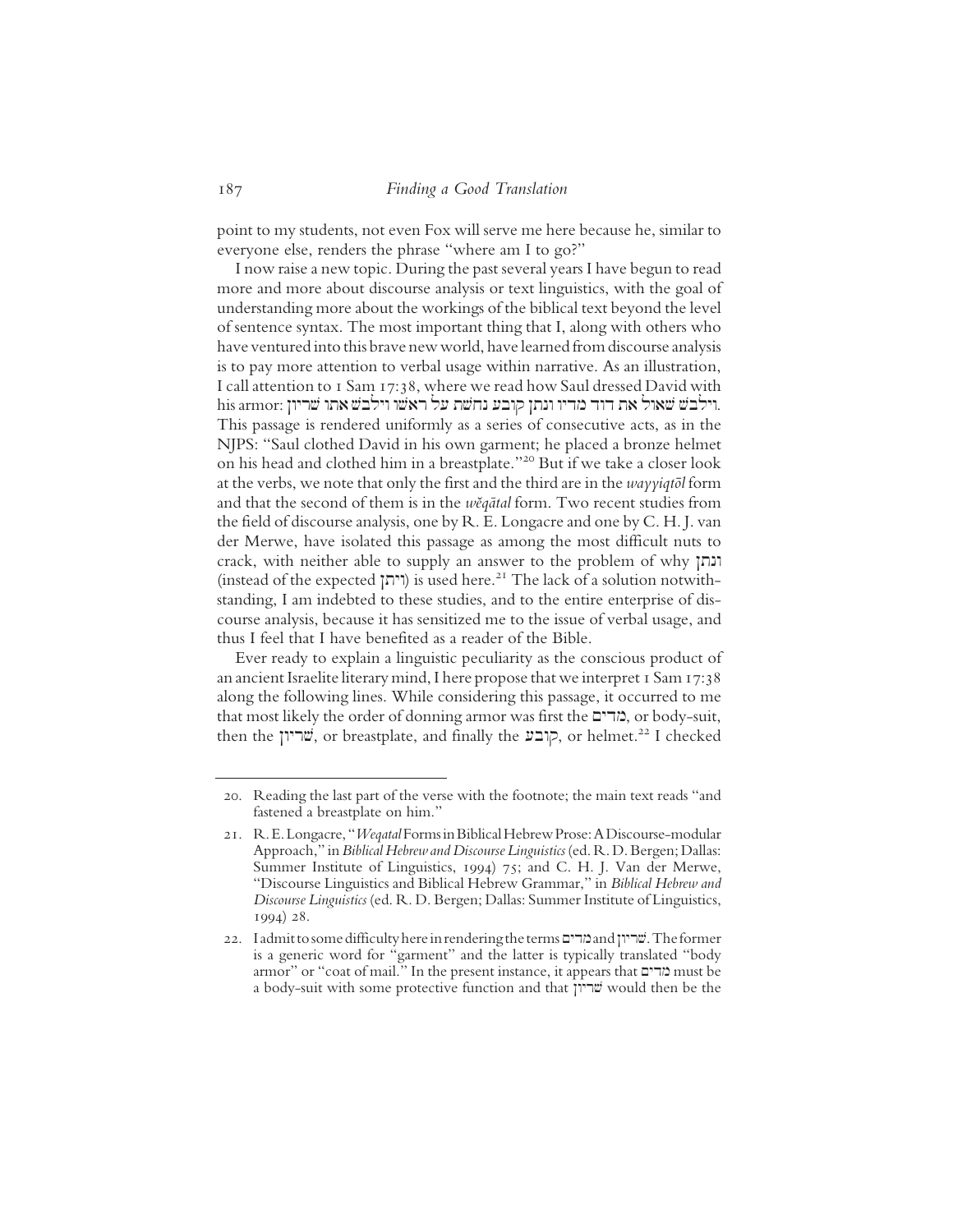with an authority on the subject, Pierre Terjanian, Andrew W. Mellon Curatorial Fellow in European Arms and Armor at the Philadelphia Museum of Art, and he confirmed my hunch. In the entire history of human armor, the last item to be donned is always the helmet. The most explicit evidence is forthcoming from the fifteenth-century Hastings manuscript, a volume that includes a section entitled "How a man schall be armyd at his ese when he schal fighte on foote" (folios 122b–123b). In great detail the author of this text describes the manner of dressing, with the "basinet," or helmet, affixed last.<sup>23</sup> In addition, there are numerous references to the donning of armor in medieval literary compositions (La Chanson de Roland and many other works), and they consistently refer to the helmet as the last item to be affixed.<sup>24</sup>

Perhaps more germane than these medieval references are the following passages from the Iliad, a text roughly contemporary with the authorship of 1 Samuel 17.<sup>25</sup> In four places—3:330-38 (Alexandros [Paris]), 11:17-43

On the subject of suiting up, even Mark Twain got it right in A Connecticut Yankee in King Arthur's Court, with his very detailed description ending with "your iron rat-trap onto your head, with a rag of steel web hitched onto it to hang over the back of your neck—and there you are, snug as a candle in a candlemould"; see Mark Twain, A Connecticut Yankee in King Arthur's Court (New York: Oxford University Press, 1996) 134–35 (in chapter XI, entitled "The Yankee in Search of Adventures").

breastplate. Note that M. J. Fretz ("Weapons and Implements of Warfare,"  $ABD$  6.894) allowed for  $\exists \mathbf{c} = \text{``armor''}$  and  $\exists \mathbf{w} = \text{``breakplate."}$  In any case, the exact designations of these terms in the present context is not the main concern here, since however one understands them, it is clear that the helmet should be donned last.

<sup>23.</sup> For detailed treatment of the text, see (Viscount) H. A. Dillon, "On a MS. Collection of Ordinances of Chivalry of the Fifteenth Century, Belonging to Lord Hastings," Archaeologia, or Miscellaneous Tracts Relating to Antiquity Published by the Society of Antiquaries of London 57 (1900) 29–70, esp. pp. 43–46. A briefer discussion may be found in C. Ffoulkes, The Armourer and His Craft from the XIth to the XVIth Century (Boston: Small, Maynard, 1912) 107–8. On the term "basinet," see G. C. Stone, A Glossary of the Construction, Decoration and Use of Arms and Armor (New York: Jack Brussel, 1961) 102–5.

<sup>24.</sup> For numerous examples, see F. Buttin, Du costume militaire au Moyen Age et pendant la Renaissance (Memorias de la Real Academia de Buenas Letras de Barcelona 12; Barcelona: Real Academia de Buenas Letras, 1971) 15–16, 20, 154–59. I take this opportunity to thank Pierre Terjanian for his kind assistance and for the above references in this and the preceding note.

<sup>25.</sup> For detailed discussion, see J. P. Brown, Israel and Hellas (BZAW 231; Berlin: Walter de Gruyter, 1995) 163–70.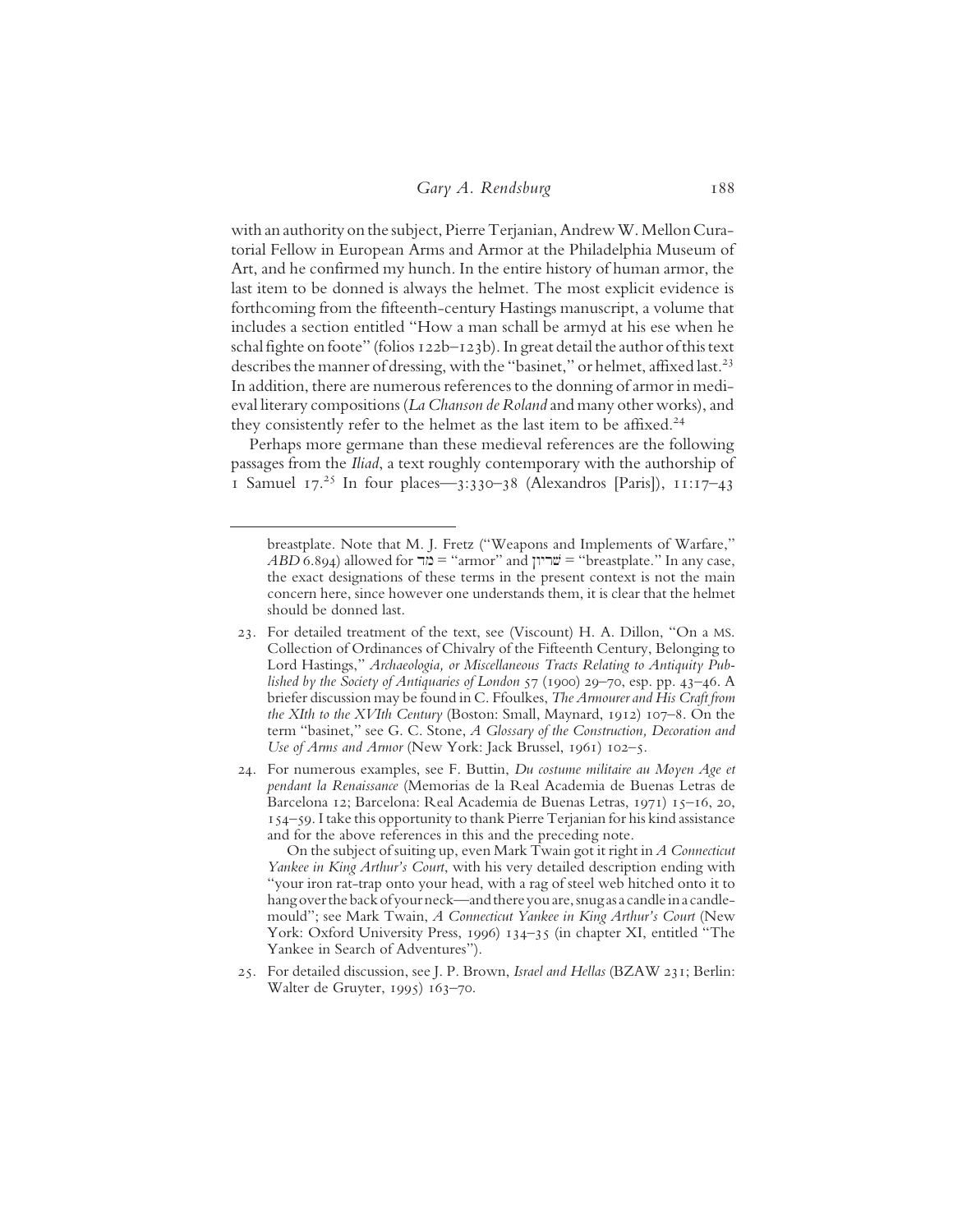(Agamemnon), 16:131–39 (Patroclus), 19:369–83 (Achilles)—Homer portrays the hero preparing for battle by donning the armor. In each case the order is: greaves, corselet, shield, helmet. A fifth hero does likewise, as we can see from 3:339, following immediately upon Alexandros's suiting: "In the same way warlike Menelaos put on his armour."<sup>26</sup> Finally, note that when Moses dresses Aaron with the priestly vestments in Lev 8:6–9, the last item donned is the headdress.

One of the overall goals of the author of 1 Samuel, as many scholars have noted,<sup>27</sup> is to show the inadequacy of Saul. The present passage should be understood as part of the portrayal. Saul cannot even dress another soldier properly.<sup>28</sup> The *wĕqātal* form ונתן ("he placed") serves to highlight the fact that Saul placed the helmet on David before the breastplate. Not surprisingly, no English translation attempts to portray this linguistic peculiarity, and therefore no English reader could possibly be informed of the issue at stake here. I would propose, accordingly, that we render the verse as "Saul clothed David in his body-suit, then he even placed a bronze helmet on his head, and he clothed him with a breastplate," with the highlighting function of the wěqātal verb indicated by the addition of the word "even." Or, more radically, I could envision an English rendering such as "Saul clothed David in his

<sup>26.</sup> Translation of R. Lattimore, The Iliad of Homer (Chicago: University of Chicago Press, 1951) 109.

<sup>27.</sup> See, for example, D. M. Gunn, The Fate of King Saul (Sheffield: JSOT Press, 1980); and M. Garsiel, The First Book of Samuel: A Literary Study of Comparative Structures, Analogies and Parallels (Ramat-Gan: Revivim, 1983); as well as the succinct remarks by J. Rosenberg, "1 and 2 Samuel," in The Literary Guide to the Bible (ed. R. Alter and F. Kermode; Cambridge, Mass.: Harvard University Press, 1987) 127–28.

<sup>28.</sup> J. P. Fokkelman, Narrative Art and Poetry in the Books of Samuel (4 vols.; Assen: Van Gorcum, 1981–93) 2.176, noted, "The line concerning the bronze helmet already makes us suspect that something is not quite right, for it is too similar to v. 5a, Goliath's line, and is also followed by the armour  $(5b-38c)$ ." This is a fine point, but it is not clear to me whether or not he was guided as well by the unusual verbal syntax, though in "Appendix I: Accounting for the Selected Text," Fokkelman (p. 727) called attention to F. E. König, Historisch-comparative Syntax der hebräischen Sprache(Leipzig: J. C. Hinrichs, 1897) 529–30. König considered our example "eine Digression," with the comment: "so ist ausmalendepexegetisch 1 S 17 38: und zwar gab er." This insight from König is close to my own reading of the passage and I am happy to have been anticipated by this classic scholar (I came to the König reference only in the last stage of preparing this article). See also H. J. Stoebe, "Die Goliathperikope 1 Sam. xvii 1 – xviii 5 und die Textform der Septuaginta," VT 6 (1956) 407.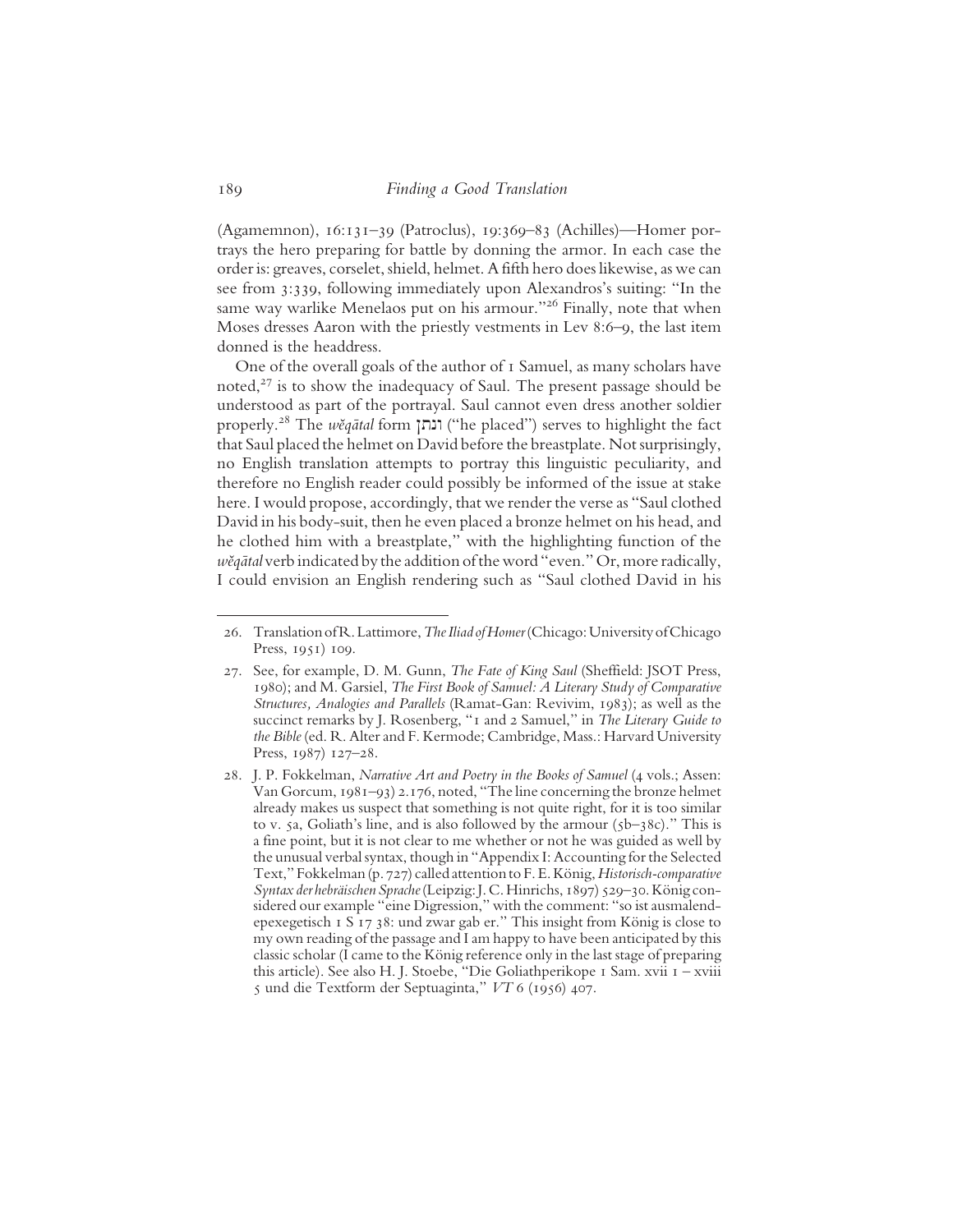body-suit, then placed he a bronze helmet on his head, and he clothed him with a breastplate," with the inverted word order "then placed he" replicating the most unusual presence of the Hebrew wĕqātal form. With such a translation, English readers—whether they be general readers or my students—could see the literary technique inherent in this passage.<sup>29</sup>

I conclude this article with a detailed discussion of a biblical story that has received much attention in recent years, namely, the episode of the two prostitutes before Solomon in 1 Kgs 3:16–28. In a recent treatment of this story, Ellen van Wolde noted the following: "There is a turning point in the story at the moment that the narrator for the first time identifies one of the two women as 'the mother of the living child' (v. 26a) in a direct narrator's text. The readers do not yet know whether the first or the second woman is this mother, and they never will."30 Van Wolde is not alone in this stance. Meir Sternberg, for example, stated similarly, "we never find out for sure which of the harlots ('the one' or 'the other') is the mother,"31 and indeed most commentators on this story would agree, whether they say so explicitly or not. In a recent article I present the case against this view.32 I cannot go into all the details here, but I believe that the author of this pericope has provided for the careful reader the means by which to discern which of the two women was the guilty party. The reader can do so, not by solving the case from within, which would place the reader in the unlikely position of being the equal to Solomon or even of out-Solomoning Solomon, clearly not the author's intent; but rather from without, that is, by paying careful attention to the narrator's words.

The first woman, called by the narrator האחת ("the one woman"), and whom we shall call "Woman A," begins with a relatively long speech describing the events as she recreated them (vv.  $17-21$ ). The second woman,

<sup>29.</sup> For much of the above, see already Rendsburg, "Confused Language," section 7. Another approach to this verse is textual emendation, as practiced, for example, by P. K. McCarter, I Samuel (AB 8; Garden City, N.Y.: Doubleday, 1980). McCarter reconstructed the verse as וילבש את רוד מדיו וקובע נחשת על "Then [he] dressed David in a uniform with a bronze helmet for his head" (translation on p. 285), declaring ונתן as "syntactically impossible" (p. 288);  $\det$ שריון שריון altogether "with LXX $^{\rm B}$ " (ibid.); and omitting lwav, though without comment.

<sup>30.</sup> E. van Wolde, "Who Guides Whom? Embeddedness and Perspective in Biblical Hebrew and in 1 Kings 3:16 28," JBL 114 (1995) 623–42, esp. p. 638.

<sup>31.</sup> Sternberg, The Poetics of Biblical Narrative, 169.

<sup>32.</sup> G. A. Rendsburg, "The Guilty Party in 1 Kings iii 16–28," VT 48 (1998) 534–41.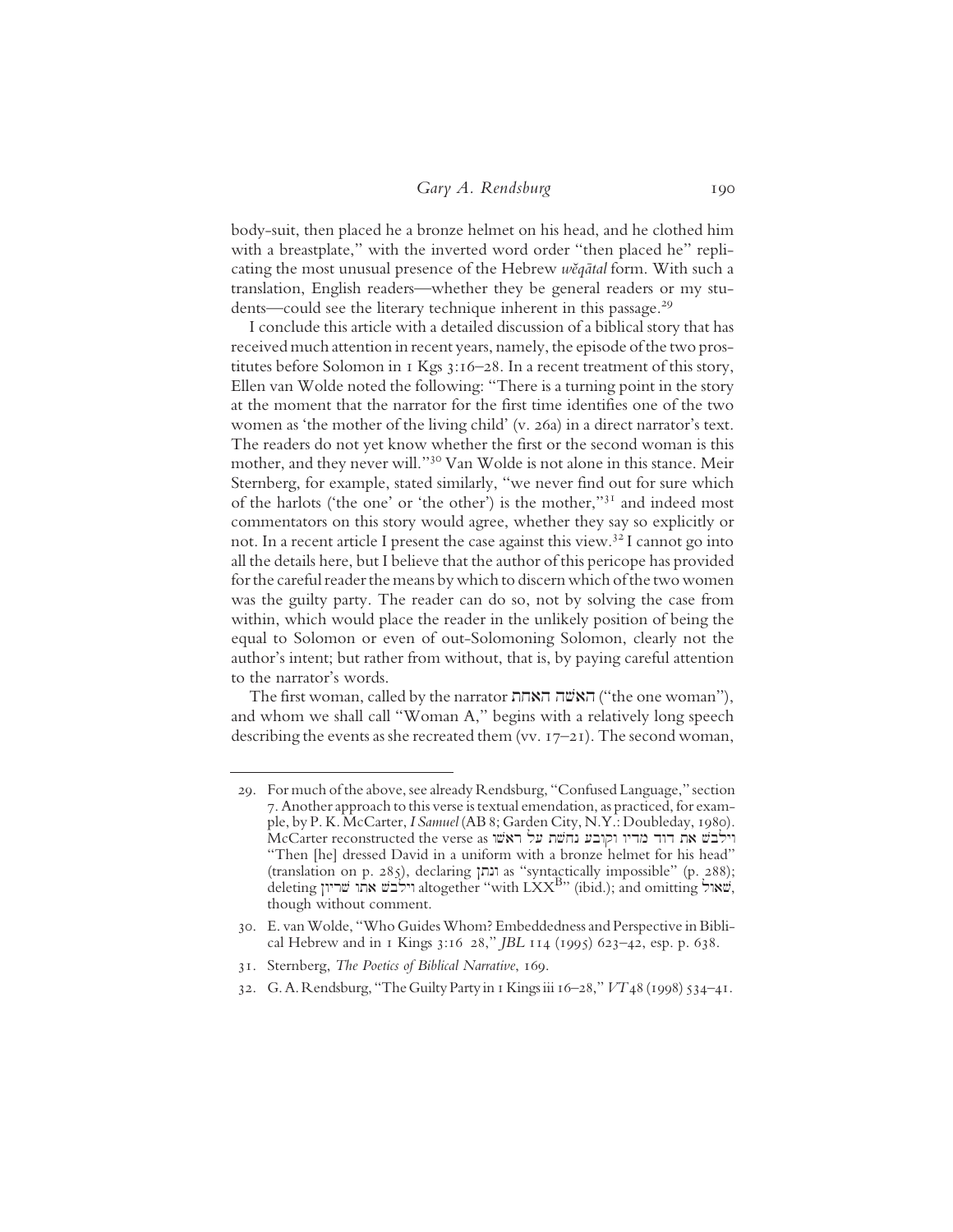called by the narrator האחרת ("the other woman"), and whom we shall call "Woman B," then responds with the short phrase  $\forall x \in \mathbb{R}$  לא כי בני החי tmh Knbw "No! my son is the living one, and your son is the dead one" (v. 22a). The text then continues, ובני החי בנך המת כי בנך אמרת "And this one says: No! your son is the dead one, and my son is the living one" (v. 22b). The key expression here is the phrase ו"and this one says") with reference to Woman A. These two words are used in the next verse to refer to Woman A, and still later to refer to the woman who is not the mother of the living child. Thus, by paying close attention to the threefold use of the phrase trma tazw ("and this one says") the reader is able to determine that it is Woman A who is the mother of the dead child.

In the next verse, when Solomon repeats what he has just heard, he states: יאת אמרת זה בני החי ובנך המת וזאת אמרת לא כי בנך המת ובני החי trhis one says: This is my son, the living one, and your son is the dead one. And this one says: No! your son is the dead one, and my son is the living one" (v. 23). Note how the words ואת אמרת ("this one says") are used to refer to Woman B, and how the words וזאת אמרת ("and this one says"), differing only by the addition of a conjunctive waw, refer to Woman A. This is a very small difference indeed, but such small differences are inherent in the biblical narrative tradition, which demands the reader's attention to such detail.

At an apparent impasse, Solomon next issues his famous judgment to divide the living child in two and to give one half to each woman (vv. 24– 25). At this point the narrator introduces the compassionate speech of the one woman with והאמר האשה אשר בנה החי $\cdot$  "the woman, whose son was the living one, said" (v. 26a), in contrast to the second woman's cold retort, which is introduced with the key phrase וואת אמרה ("and this one says," v. 26b). Since twice earlier the author used the words וזאת אמרת ("and this one says") to refer to Woman A, the attentive reader will use this expression as a key to identifying the guilty party.

In short, Woman B is the mother of the living child and Woman A is the mother of the dead child, a fact that the reader may discern on his or her own by carefully noting the narrator's use of the thrice repeated words וואת אמרת ("and this one says"). There are other indications in the text that guide the reader, including the portrayal of Woman B as a Cordelia prototype, with nary a word to say in her defense, the details of which are presented in my article.

Now, when we look at different English translations of this text, we note that not a single version allows the reader to follow the argument that I have presented. That is to say, the words ואת אמרת and ממרח tresented. That is to say, the words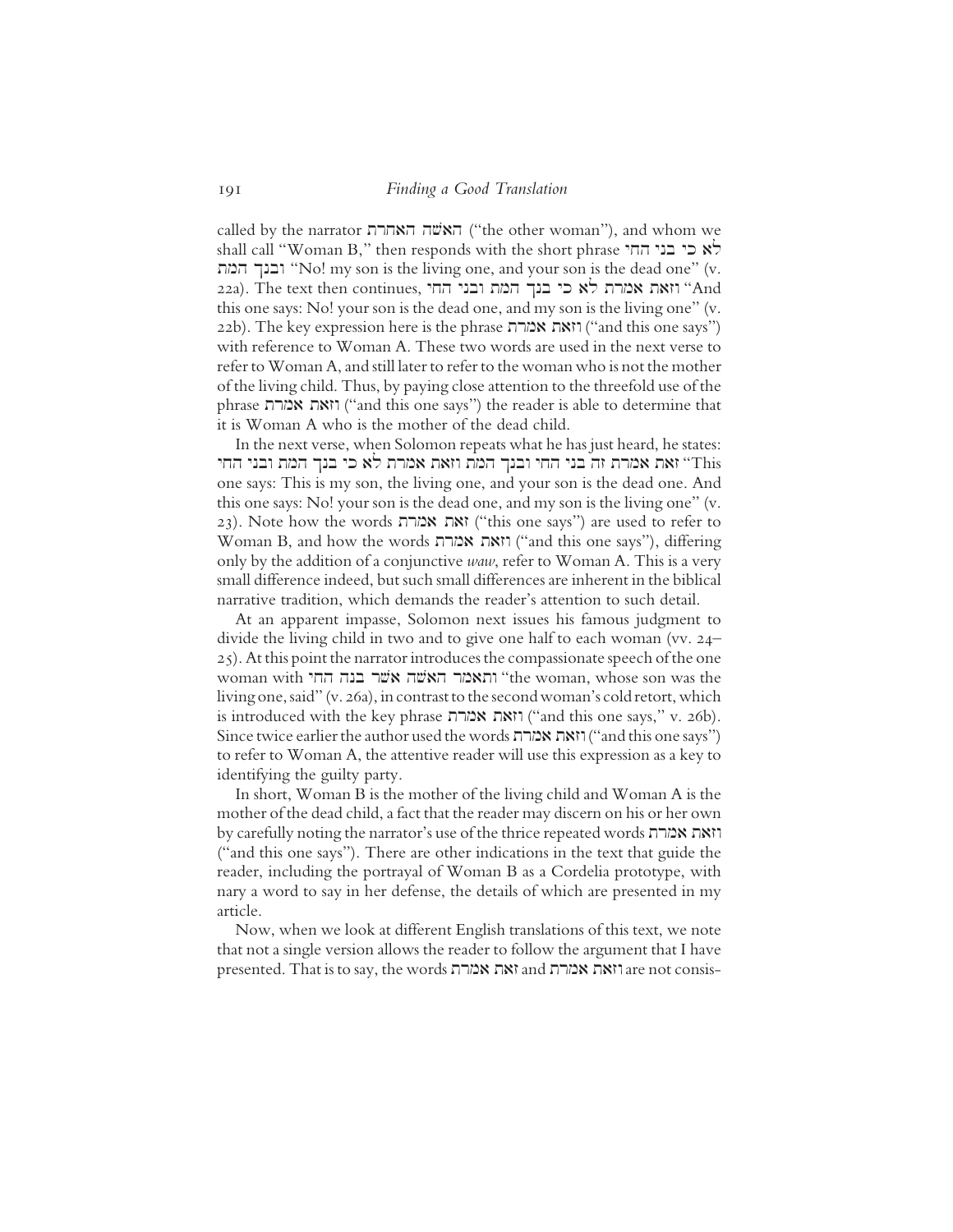tently translated as "this one says," "and this one says," but rather the different versions elect some other system, including, in some instances, the introduction of the word "first" or "other" to refer to one of the women at different times, even when the Hebrew original includes no such equivalent. For example, the RSV renders each of the three instances of וזאת אמרת ently: in v. 22 "the first said," in v. 23 "and the other says," and in v. 26 "but the other said." There is no continuity here that would allow the English reader to see the literary technique at play. Similarly, the NJPS renders the three occurrences as "but the first insisted," "and the other says," and "the other insisted," again not allowing the English reader to follow the author's clue imbedded in the Hebrew words וואת אמרת.<sup>33</sup> And to use one more example, the REB utilizes "while the first insisted," "the other says," and "the other said" to render the same Hebrew phrase וואת אמרת.

In addition, a number of these standard translations introduce the word "first" in v. 27 in a way even more at odds with the Hebrew original. The Hebrew text has Solomon say simply תנו לה את הילוד החי living newborn," but note how the following English Bibles handle this (the issue of how to translate  $\vec{r}$ ולוד aside): RSV "give the living child to the first woman"; NRSV "give the first woman the living boy"; NEB and REB "give the living baby to the first woman"; and NAB "give the first one the living child." Now if these translations intended "first" here to refer to the first of the two women who spoke in v. 26, then at least they have not violated the story too severely, because the narrator himself informs us that the first of the women to speak in v. 26, the one whose "compassions were tender for her son," was indeed the mother of the living child. But if these translations intended "first" to refer to the first of the women to speak from the outset, that is, Woman A, beginning in v. 17, then they have fallen into the trap, and have led their readers with them. For thus they would believe that Woman A is the mother of the living child, when our reading of the story indicates Woman B, the silent Cordelia-like figure, to be the mother of the living child.34 Either way, these translations should not introduce such a word as "first" (let alone "the first one" or "the first woman") when the Hebrew text

<sup>33.</sup> Though, interestingly, the repetition of the word "insisted" allows the reader to follow the lead partially.

<sup>34.</sup> In so reading the story, however, these translations are in good company, since earlier generations of Bible readers, from Josephus through the Radbaz, concluded similarly. See my article "The Guilty Party in 1 Kings iii 16–28" for details.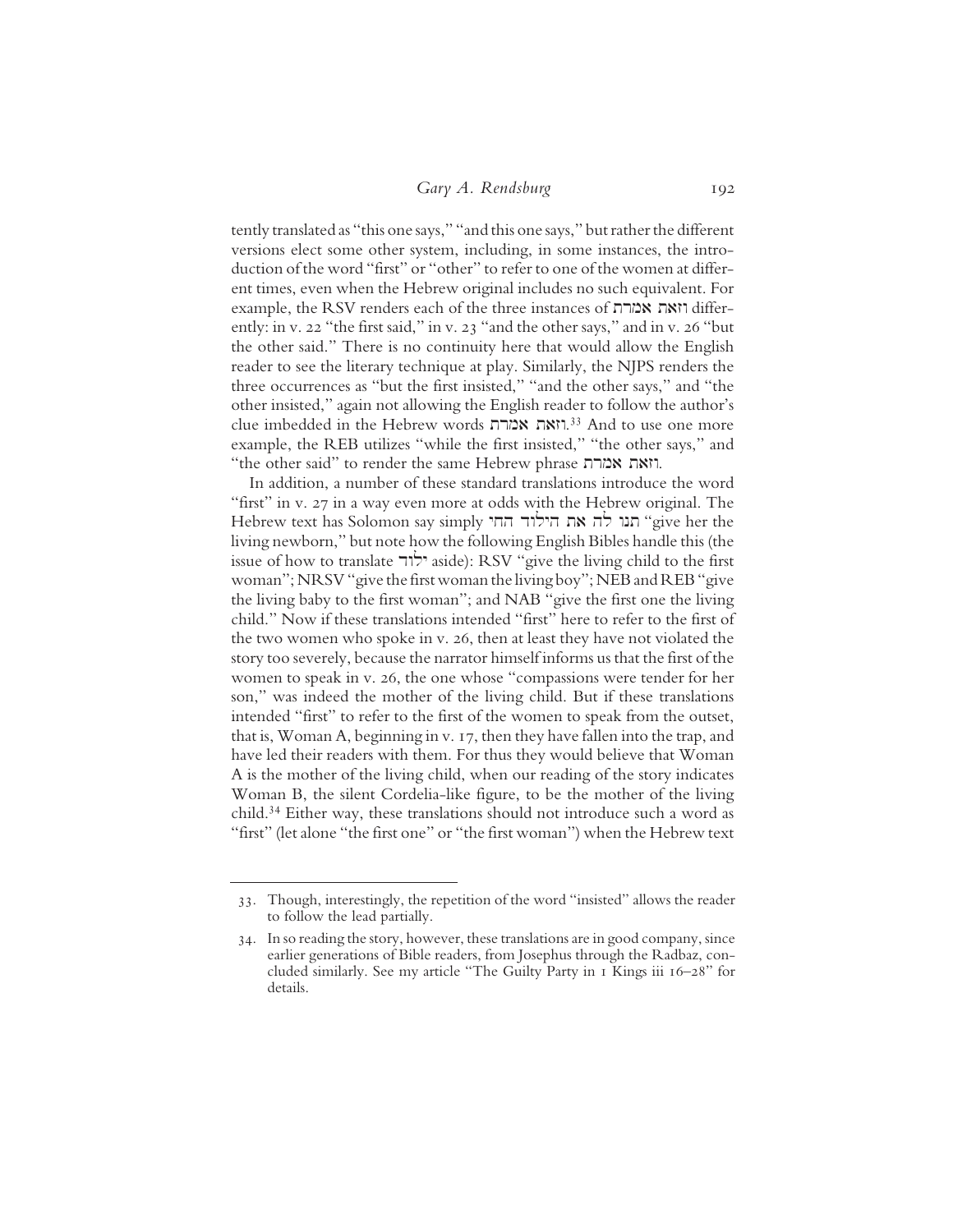discloses no such reading. Also, the crispness of  $\pi$ חנו ("give her") in v. 27 should be presented in any English rendering. The NJPS is a little better than the others with "give the live child to her," but even here some of the crispness is lost by the change in word order. "Give her the living newborn" is the preferred English rendering.

Furthermore, with one small exception, note that Solomon's words in v.  $27$ , חנו לה את הילוד החי והמת לא תמיתהו ("give her the living newborn, only you shall not put him to death") repeat verbatim Woman B's words yive her the living newborn, only מנו לה את הילוד החי והמת אל תמיתהו do not put him to death") from v. 26, the only change being the shift from the jussive negative  $\forall$ **x** to the commanding negative  $\forall$ . Again, many English translations do not allow the reader to see this point. Most striking is the NJPS, which even changes the verb from "kill" in v. 26 to "put to death" in v. 27 (the RSV comes closest to reproducing the nearly verbatim words, though as noted above, it introduces the word "first" without cause).

We return now to the main point of this article. What do I do in the classroom? I am left with little choice. My students use the new Jewish Publication Society version, for only this volume allows the students to see the Tanakh for what it truly is, the product of ancient Israelite literati as canonized by the ancient Jewish community. When I need to present the literary issues that I have presented herein, I inform my class of the actual reading of the Hebrew text, and if necessary, I distribute handouts with my own translations (for a sample, see the Appendix with my translation of 1 Kgs 3:16-28). The optimal solution is a total reworking of the NJPS, incorporating all that we have learned from the extraordinary Harry Orlinsky,<sup>35</sup> but presenting the text in the light of scholarly developments of the last few decades.<sup>36</sup> Is there anyone among us ready to tackle this daunting task?

<sup>35.</sup> Of course, there were other scholars who worked on the NJPS, namely, E. A. Speiser and H. L. Ginsberg with Orlinsky on The Torah, Ginsberg with Orlinsky on The Prophets, and Moshe Greenberg, Jonas Greenfield, and Nahum Sarna on The Writings. But the guiding light for the entire project was Orlinsky.

<sup>36.</sup> As a model, I would follow R. Alter, Genesis: Translation and Commentary (New York: W. W. Norton, 1996), which pays fine attention to literary issues. See the long essay "To the Reader" (pp. ix–xlvii) for general orientation, with his treatment of Gen 26:8 (on p. xxxi) as an excellent illustration of the process. Of course, Alter's work is even more limited than Fox's, restricted as it is to only the first book of the Bible. And even Alter violates his own dictates on occasion, as when he renders Gen 37:31 "where can I turn?" (p. 214).